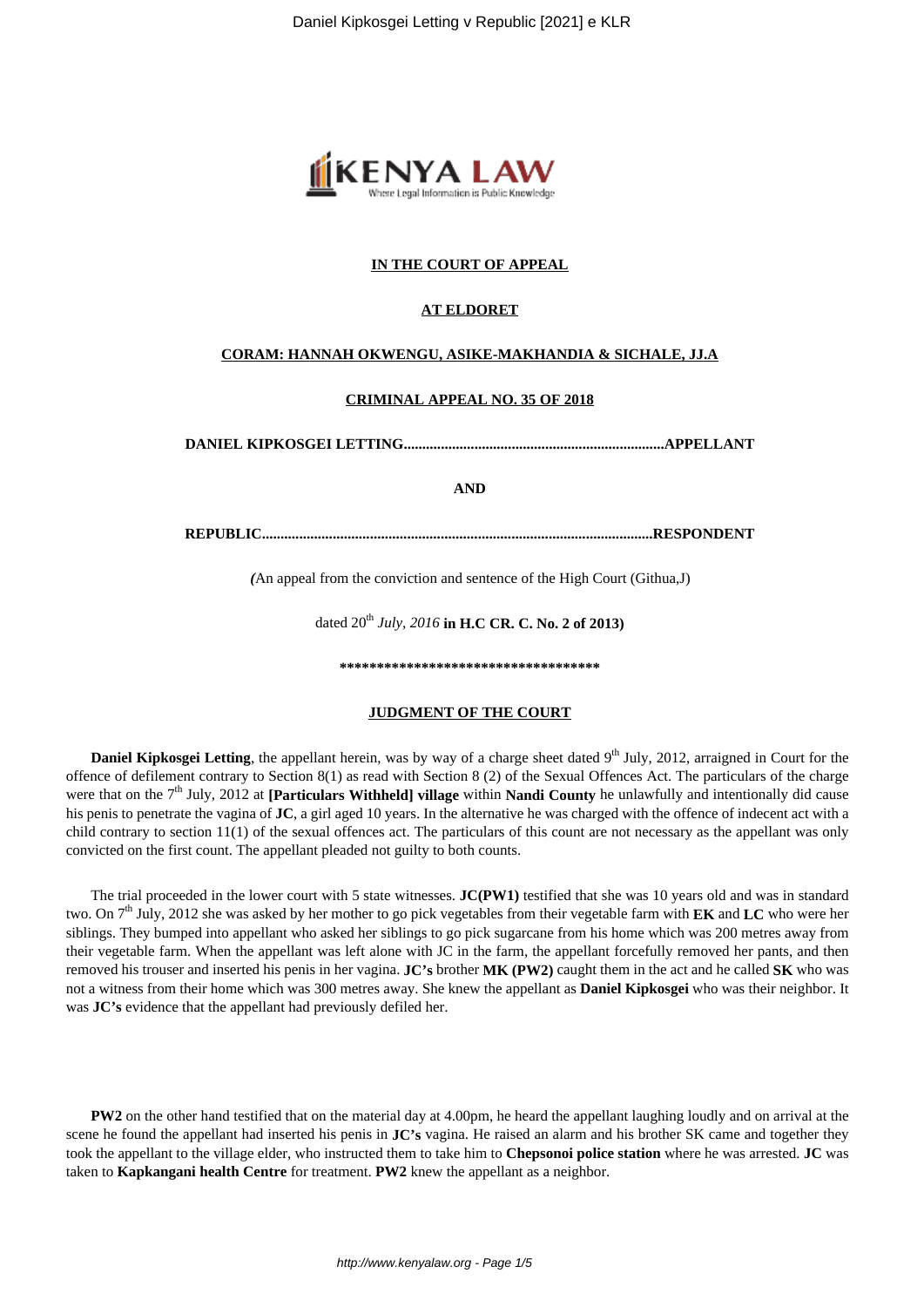**PC(PW3)** the mother to **JC** had on  $7<sup>th</sup>$  July, 2012, sent **JC, EK**, and **LC** who are her children to collect vegetables as she went to the river to fetch water. She proceeded to the scene and found the appellant dressing up, and on examining **JC** she noticed semen in her vagina; together with the appellant, **PW2** and **SK** they escorted JC to **Kapkangani Health Centre** and thereafter proceeded to **Kaimosi police station** and reported the incident whereat the appellant was arrested. **PW3** confirmed that the appellant was her neigbour.

**Josephat Imbeko (PW4)** a clinical officer, examined **JC** and found that her hymen was inflamed, and reddish and there was semen in her vagina. He concluded that she had indeed been defiled. He tendered in evidence the p3 form and the hospital treatment notes.

**Lumumba Wangila (PW5)** a police constable at Kaimosi police station received the complaint, arrested and booked the appellant in the police station for the offence of defilement. Following further investigations, he charged the appellant with the offence of defilement as already stated.

The trial Court found a prima facie case established against the appellant and put him on his defence. He opted to give unsworn evidence in which he denied committing the offences he was charged with. He explained that on the material day **PW2** owed him some money and when he demanded payment, she beat him up, tied his hands, asked **JC** to dress up and took him together with JC to **Kapkangani Health Centre** where **JC** was examined and he was tested for HIV. He was later arraigned in court for offences he knew nothing about.

In its judgment the trial court found that the prosecution had proved the case beyond reasonable doubt and convicted the appellant of the main charge of defilement contrary to section 8(1) as read with 8(2) of the sexual offences Act. There was no finding on the alternative charge. Following mitigation, in which the appellant pleaded for forgiveness, he was sentenced to life imprisonment.

Aggrieved by the decision of the trial court the appellant filed an appeal in the High Court at Eldoret on the grounds that; the learned magistrate erred in convicting him yet the charge sheet was not read to him; by relying on the P3 form which was inconsistent with the evidence of **PW2**; his evidence was not considered; the prosecution evidence was inconsistent; and that the professional expert report was incomplete.

The High Court **(Githua.J)** upon hearing the appeal in plenary delivered its judgment on the  $20^{th}$  July, 2016, and held that the prosecution had proved the charges against the appellant beyond reasonable doubt and that the appellant was properly convicted. On appeal against the sentence, the High Court held that the appellant had been convicted with an offence of defilement whose mandatory minimum sentence was life imprisonment. She therefore did not disturb the sentence and accordingly dismissed the appeal in its entirety.

The appellant was once again aggrieved by the decision of the High Court and opted to try his luck on this second and perhaps last appeal in this Court. The appellant raised the following grounds on appeal, that the trial court erred by upholding the conviction and sentence with no clear explanation; that the P3 form was inconsistent with the evidence of the clinical officer; that the prosecution had not proved its case beyond reasonable doubt.

When the appeal on  $4<sup>th</sup>$  May, 2021, came up for hearing, the appellant appeared in person while the respondent was represented by **Mr. Rop**, learned prosecution counsel. The appellant chose to rely on his written submissions that he had filed. In those submissions the appellant submitted that the P3 form tendered in evidence was not authentic as it emanated from Kaimosi police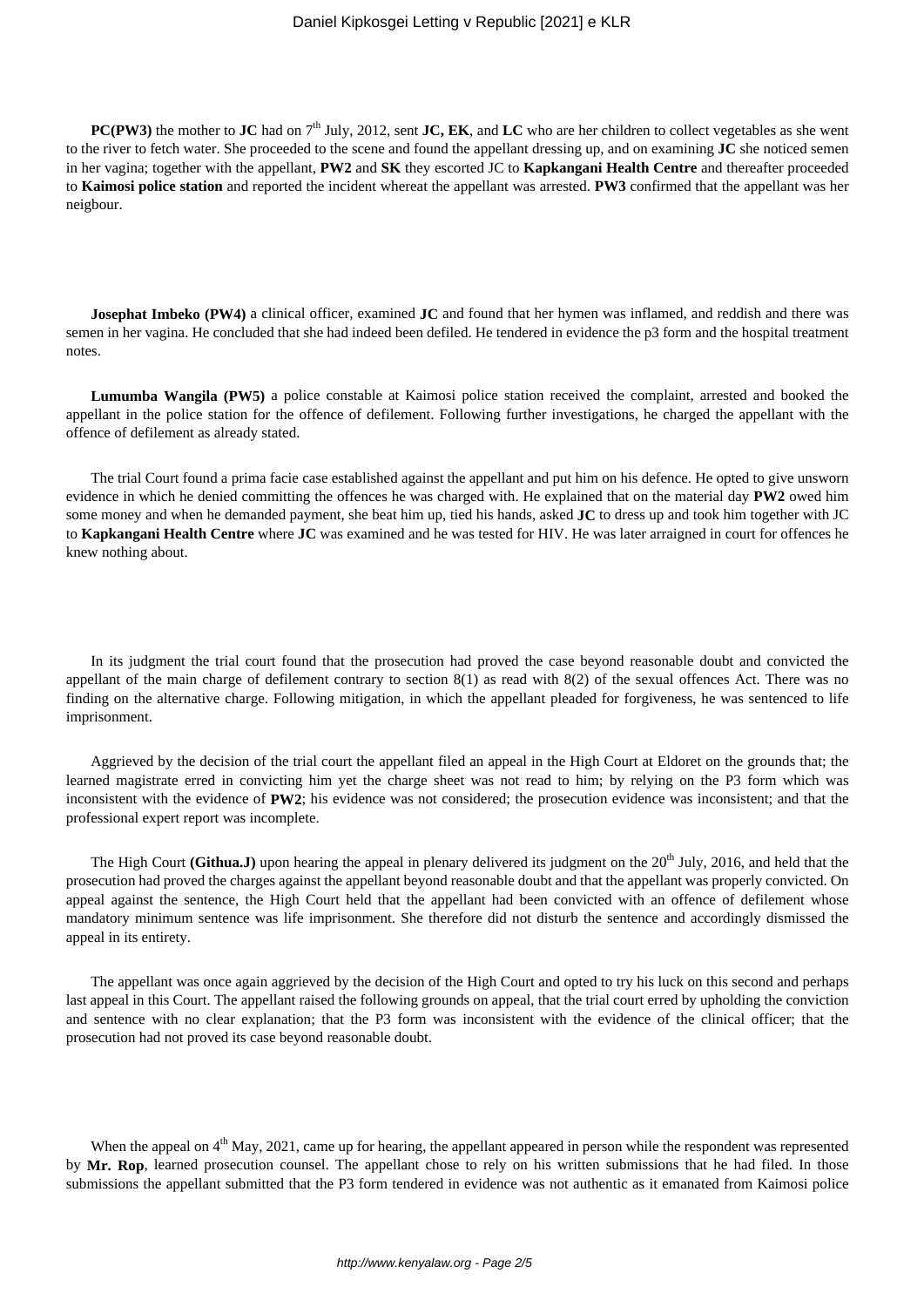station instead of Kapkangani police station; that the village elder was not summoned to give evidence; the evidence of the clinical officer PW4 was contradictory yet the court relied on it. That the sentence imposed was harsh, excessive and unconstitutional. He therefore pleaded with us to find that his conviction and sentence could not stand.

On his part **Mr. Rop** learned prosecution counsel submitted that this court should confine itself to matters of law only and not facts, and that the evidence implicated the appellant in the commission of the offence; the p3 form showed that the vagina of PW1 was inflamed, reddish and had mild laceration and a discharge; the element of penetration had been proved; that the prosecution had proved all the ingredients of the offence of defilement; the sentence imposed was legal; the age of the minor had been proved to be 10 years as at the time of the commission of the offence. We were thus urged to dismiss the appeal. In reply, the appellant urged us to reduce the sentence imposed on him.

This being a second appeal, we are enjoined by the provisions of section 361 of the Criminal Procedure Code to entertain only matters of law. In the case of *Njoroge v. Republic* [1982] KLR 388, this principle was enunciated as follows;

## **"On a second appeal, the Court of Appeal is only concerned with points of law. On such an appeal, the court was bound by the concurrent findings of fact made by the lower courts, unless these findings were shown not to be based on evidence."**

In **Adan Muraguri Mungara v Republic, [2010] eKLR**, this Court stated the circumstances in which we may interfere with the concurrent findings of fact by the trial court and the first appellate court, as follows*:*

**"As this Court has stated many times before, it has a duty to pay homage to concurrent findings of fact made by the two courts below unless such findings are based on no evidence at all or on a perversion of the evidence, or unless on the totality of the evidence, no reasonable tribunal properly directing itself would arrive at such findings. That would mean that the decision is bad in law, thus entitling this Court to interfere."**

We have perused the record of appeal, the written submissions and the oral highlights. The issues of law that arise for determination are: whether the prosecution proved the offence charged and whether sentence imposed was unconstitutional. The issue as to as to where the P3 form emanated from is a matter of fact. Further whether or not the village elder was called to testify was neither here or there. However, we hasten to point out that the two courts below made concurrent findings that PW1 was aged 10 years old at the time of the commission of the offence, there was penetration of her genital organs and that the appellant was positively identified as the perpetrator of the crime.

In this Court the appellant has vehemently questioned those concurrent findings and maintained that the case against him was not proved as required in criminal proceedings. It thus behooves us to revisit the evidence tendered in support of the three ingredients of the offence viz; identification or recognition of the offender, penetration and age of the victim. See the case of **George Opondo Olunga v Republic c [2016] eKLR.**

PW1 identified the appellant as the person who defiled her. This evidence was corroborated in material aspects by **Pw2, Pw3** and **Pw5**; indeed **PW2** and **PW3** found the appellant at the scene of crime and in the act. Further the appellant was a neighbor well known to all the witnesses. The appellant did not dispute that fact. If anything in his defence he conceded to knowing **PW3.** Thus the identification of the appellant as the perpetrator of the crime was well established. Accordingly, the two Courts below did not err in reaching a similar conclusion that he was properly identified as the perpetrator of the offence.

With regard to the age of the complainant, the Clinical Officer who examined her estimated her on the P3 form as 10 years old. A clinic card was also tendered in evidence which indicated that she was born on  $20<sup>th</sup>$  November, 2001, thus she was 10years old as at  $7<sup>th</sup>$  July when offence was committed. This was sufficient evidence to prove the age of the complainant as the two Courts below correctly held.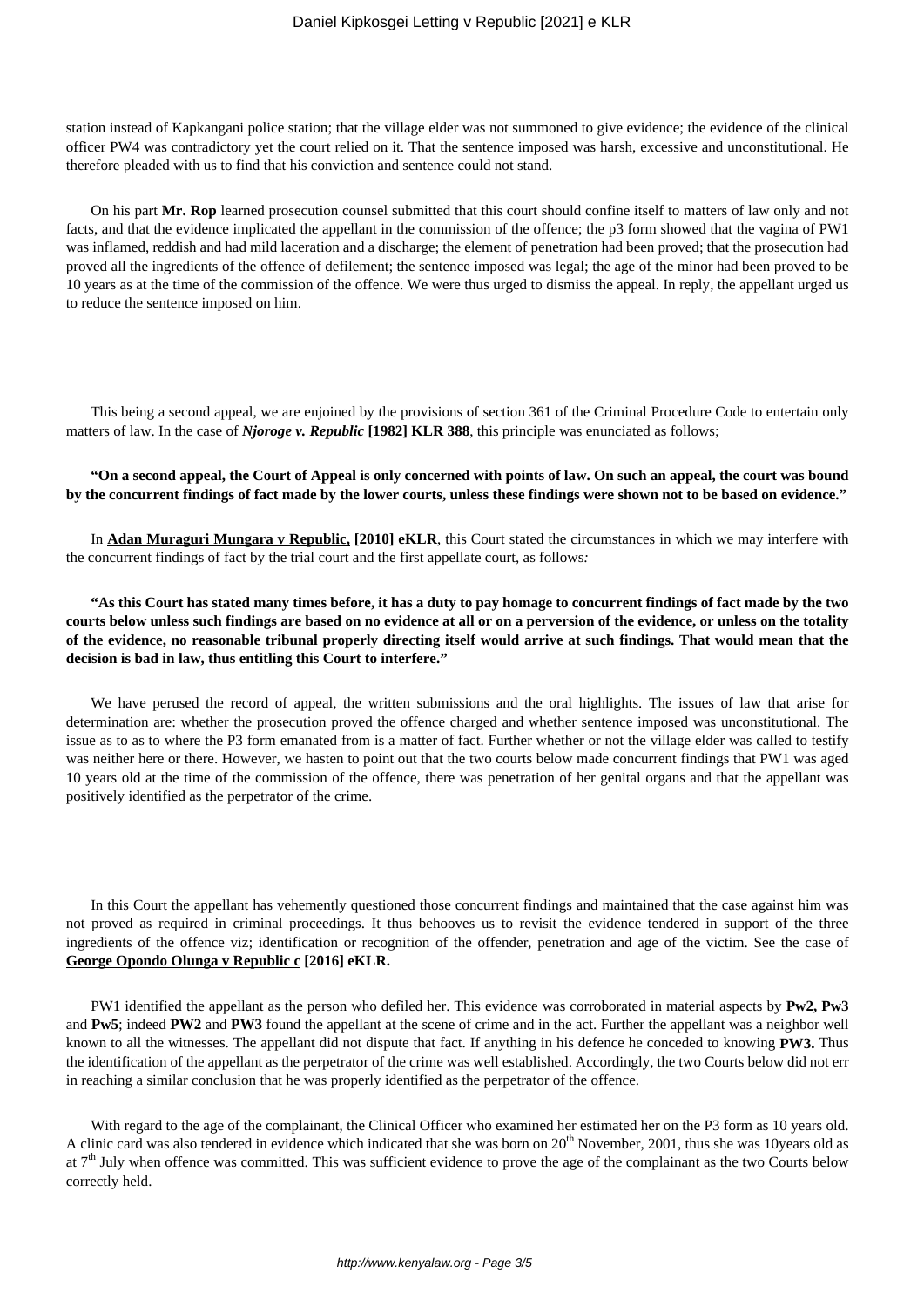The prosecution had further to prove penetration as an element of defilement. Section 2 of the Sexual Offences Act defines penetration as follows:

#### **"The partial or complete insertion of the genital organs of a person into the genital organs of another person."**

**PW**1 in her testimony graphically detailed how she was penetrated by the appellant. PW2 found the appellant in the act whereas **PW3** came to the scene and found the appellant dressing up after the act and immediately examined **PW1** and noticed sperms from her genital organ. **PW4** testified that there was evidence of penetration when on examination of her hymen it was found to be broken and inflamed and there was presence of semen in the complainant's vagina. The ingredients of the offence were therefore well established.

The age of **JC** was established to be 10 years which was important for purposes of sentencing. As already stated the appellant was charged with the offence of defilement and section 8(2) of the Sexual Offences Act which was the Penal section in regard to the charge provides:

# *"* **A person who commits an offence of defilement with a child aged eleven years or less shall upon conviction be sentenced to imprisonment for life."**

The trial court sentenced the appellant to life imprisonment which was upheld by first appellate court. Both Courts expressed the view that, that was the only available sentence for the offence. However, the Supreme Court in *Francis Karioko Muruatetu v Republic* **[2017] eKLR**, have since held that the mandatory death sentence provided by section 204 of the penal code deprived Courts of their legitimate jurisdiction to exercise discretion not to impose the death sentence in an appropriate case. Further that a mandatory sentence failed to conform to the tenets of fair trial that accrue to the accused persons pursuant to article 25 of the Constitution. This Court in *Jared Koita Injiri v Republic* **[2019] eKLR** guided by the sentiments of the Supreme Court aforesaid observed thus with regard to mandatory minimum sentences:

## **" If the reasoning in the Supreme Court case was applied to this provision it too should be considered unconstitutional on the same basis—and set aside the sentence for life imprisonment imposed and substituted it therefore with a sentence of 30 years from the date of sentence by the trial court."**

With regard to the above, we observe that the purpose and objectives of sentencing as stated in the Judiciary Sentencing policy should be commensurate and proportionate to the crime committed and the manner in which it was committed. The sentencing should be one that meets the end of justice and ensures that the principles of proportionality, deterrence and rehabilitation are adhered to. In this regard we think that the complaint that the sentence imposed was harsh and excessive is valid though it was the only sentence available then. We are therefore inclined to interfere with it. We therefore set aside the sentence of life imprisonment imposed on the appellant. Having considered the mitigation proffered by the appellant on record the sentence that commends to us is 25 years imprisonment.

In the premises we dismiss the appeal against conviction but set aside the sentence of life imprisonment imposed on the appellant and substitute it with twenty-five (25) years imprisonment effective from the date of conviction and sentence.

# **DATED AND DELIVERED AT NAIROBI THIS 9TH DAY OF JULY, 2021.**